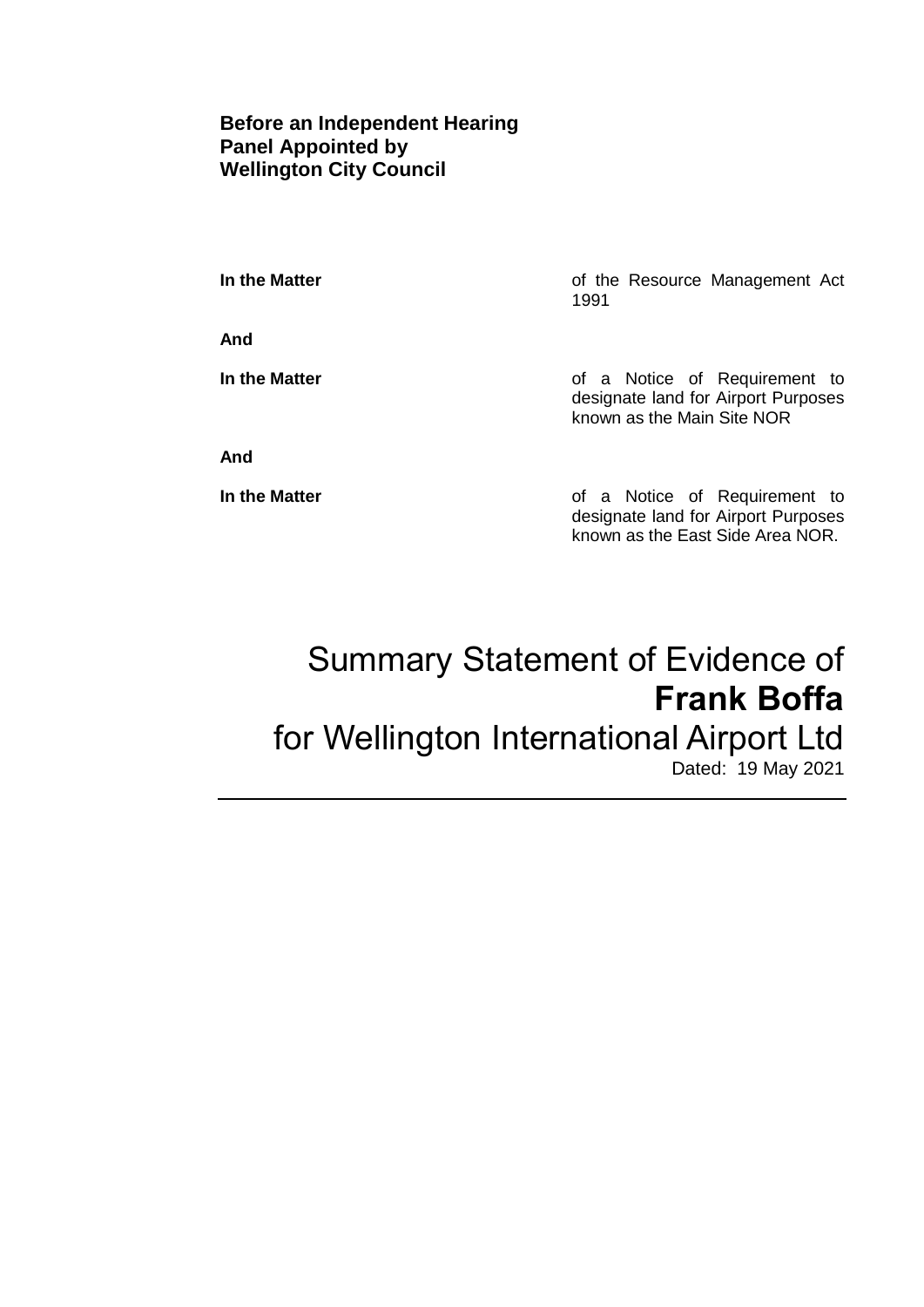## **INTRODUCTION**

#### **Qualifications and Experience**

- 1. My name is Frank Boffa.
- 2. My qualifications and experience are provided in my statement of evidence dated May 5, 2021.

## **SCOPE OF EVIDENCE**

3. My evidence broadly deals with the visual and landscape effects of the proposed Designation Outcomes of the Main Site and the East Side Areas.

## **EXECUTIVE SUMMARY**

- 4. Based on my visual effects assessment there are unlikely to be areas or particular viewpoints beyond the confines of the airport itself, from where views will be blocked or rendered out of character with what generally and currently exists. All affected views, in my opinion, will largely be seen as a change or modification to existing views rather than the screening of those views.
- 5. As noted in my visual effects assessment, there are properties on the lower section of Bunker Way and a property on Raukawa Street from where the changes to their foreground/middleground views are likely to be considered as being significant. I understand the owners of 17 Bunker Way appear to be the only residential property owners who have submitted on visual effects as they relate to their specific property, are having discussions with the Airport.
- 6. While there may be other properties in the lower Bunker Way area that may also be affected visually, I have not visited any of those properties. Notwithstanding this, I acknowledge there may be a loss in visual amenity from some of these properties. From all other properties beyond those noted above, I consider the visual effects of the outcomes of the Main Site and East Side NOR's are likely to be low.